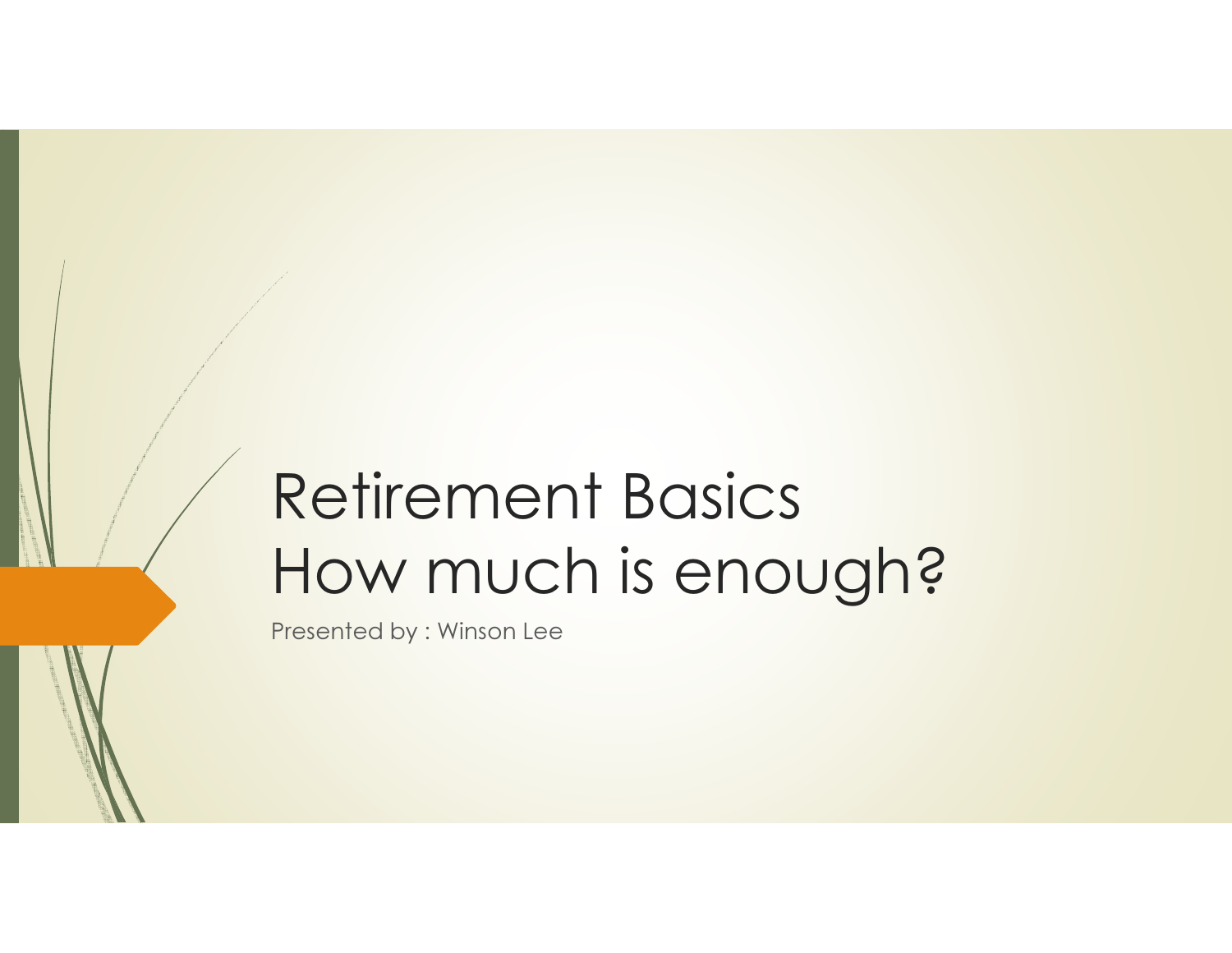# How Much is Enough?

A question all pre-retirees ask

 $\hbox{\small \bf D}$  The answer really depends on what standard of living one wants

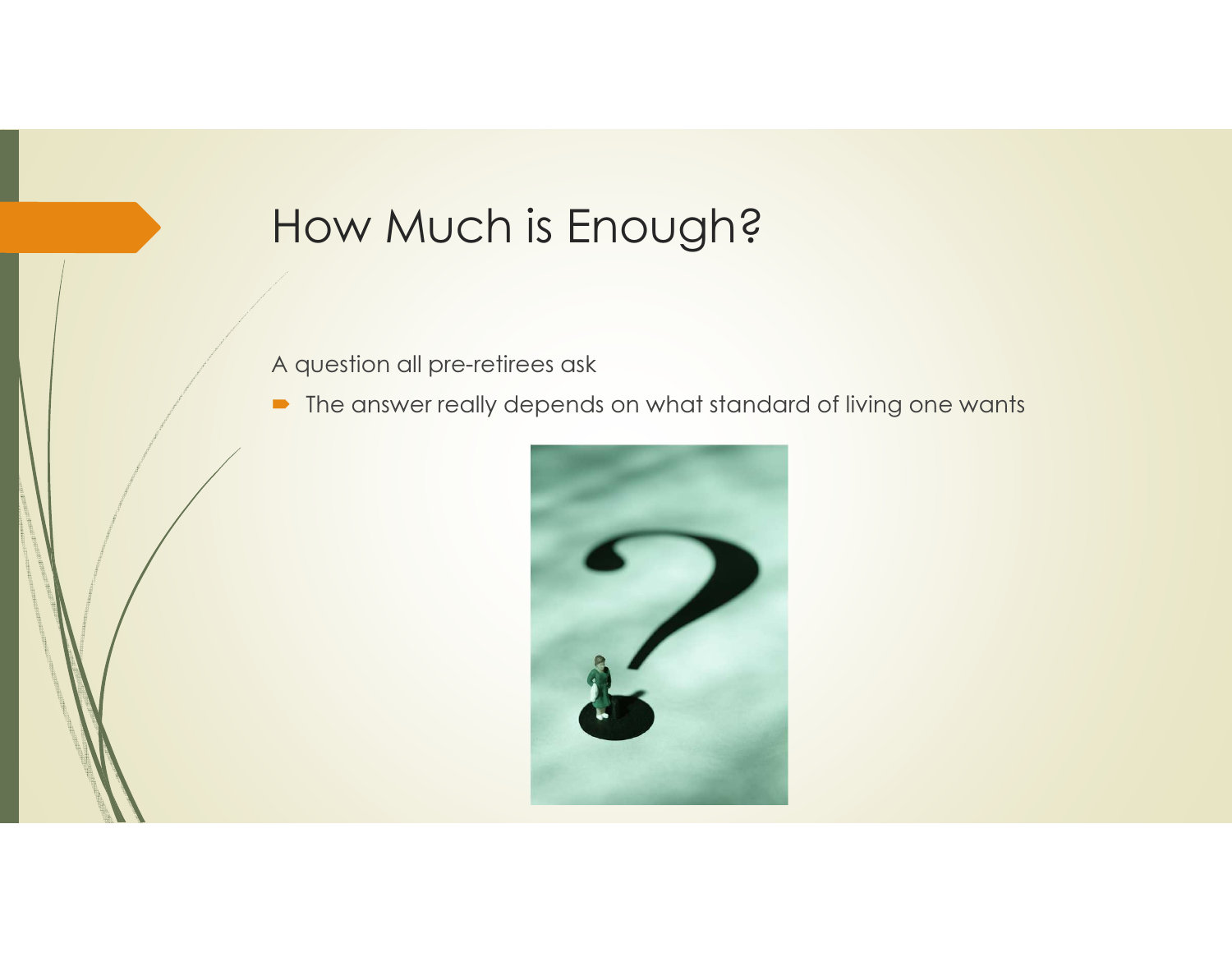#### Four Basic Levels

- 1. Replacement consumption 35%
- 2. Retire with contingency included 50%
- 3. Retire with lifestyle adjustments 70%
- 4. Comprehensive 100%+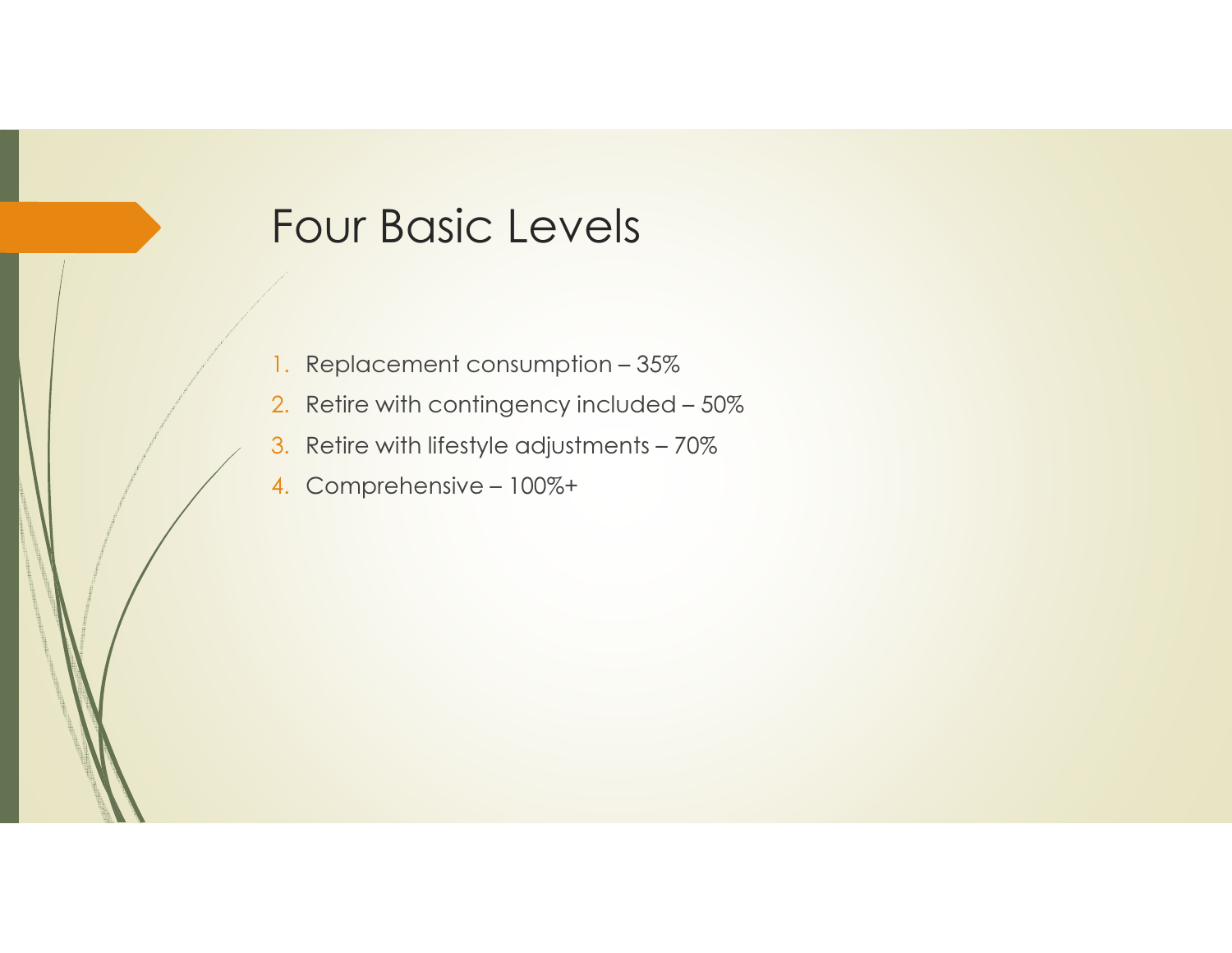#### Four Basic Levels

- $\blacksquare$  The basic level is assuming
	- Mortgage is paid
	- ► Kids worry free
	- No debt
- $\blacksquare$  Only replacing consumption meaning
	- Food
	- **•** Utilities
	- **D** Living basics

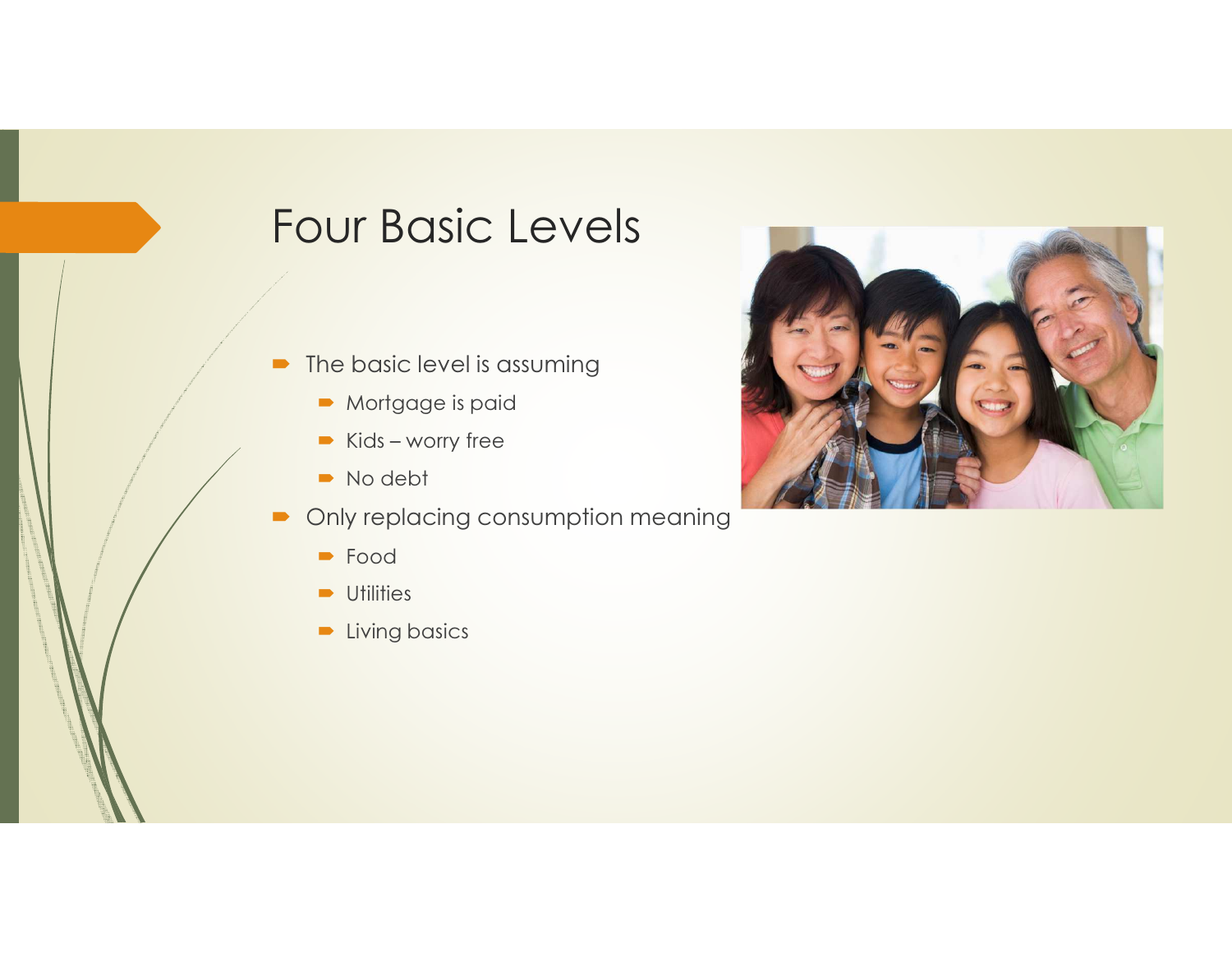#### Four Basic Levels

- $\blacktriangleright$  If you need to replace a car, roof or water tank
	- You need at least 50%
- If you want to travel , buy gift for your grandchildren or do something on your bucket list
	- You need at least 70%
- If you need to buy a condo for your children or save for your children's education
	- You need at least 100%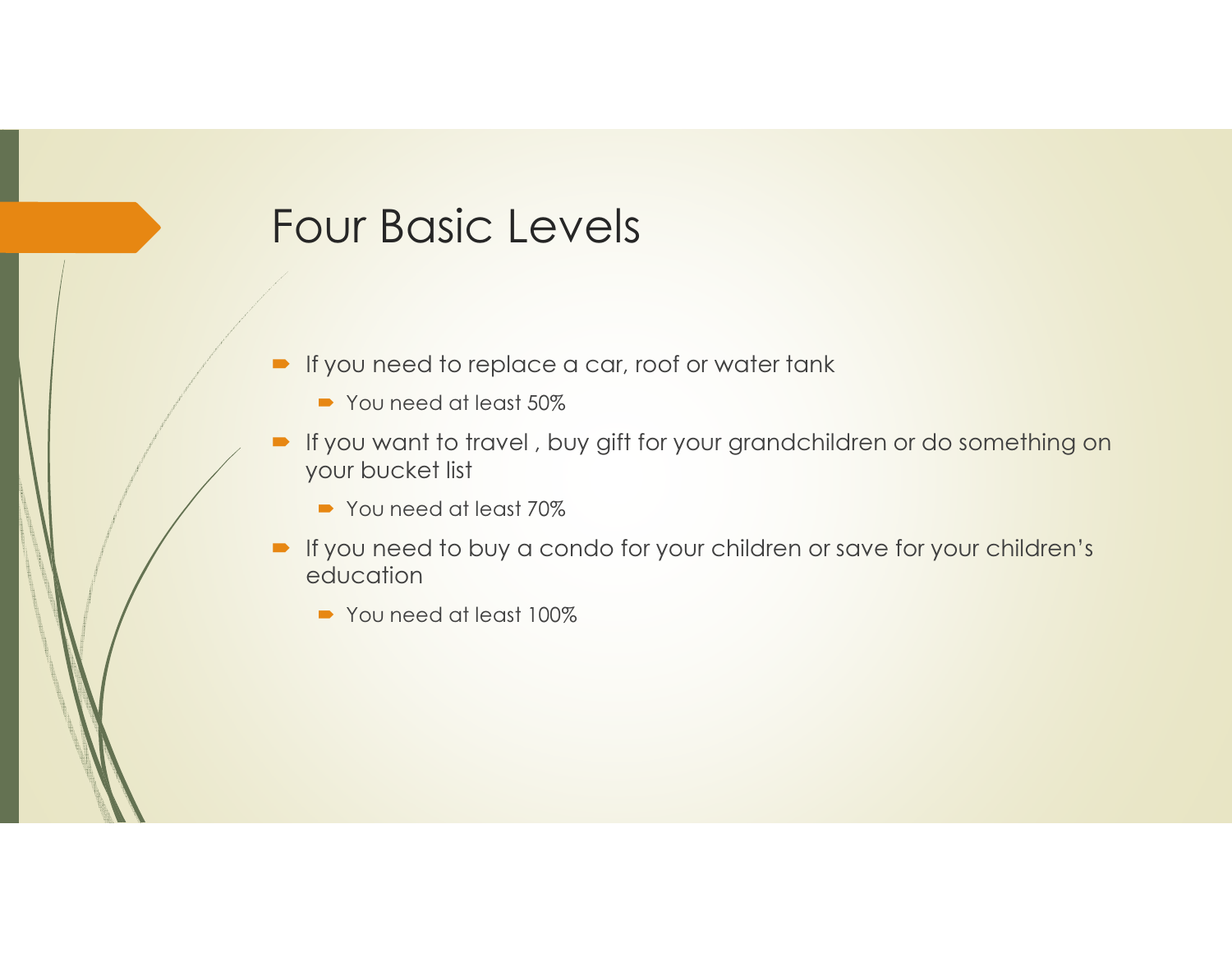# Three Types of Money

- 1.Living money
- 2. Special events spending
- 3. Lifestyle adjustment

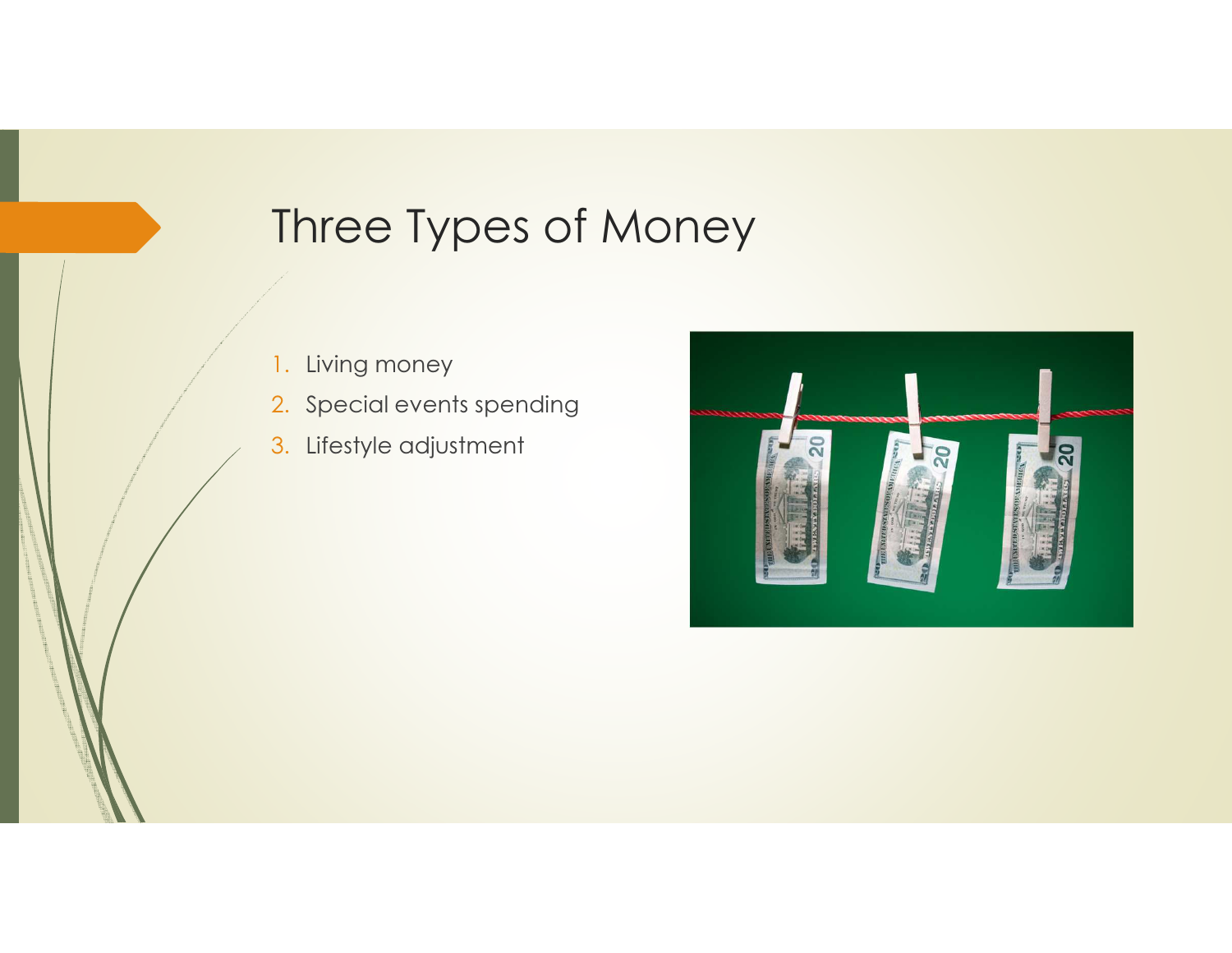# Living Money

- $\blacksquare$  Living money is money you cannot live without
	- If you do you cannot make ends meet
- $\qquad \qquad \blacksquare$  This is your CPP, OAS, guaranteed income
	- $\blacktriangleright$  This money you cannot risk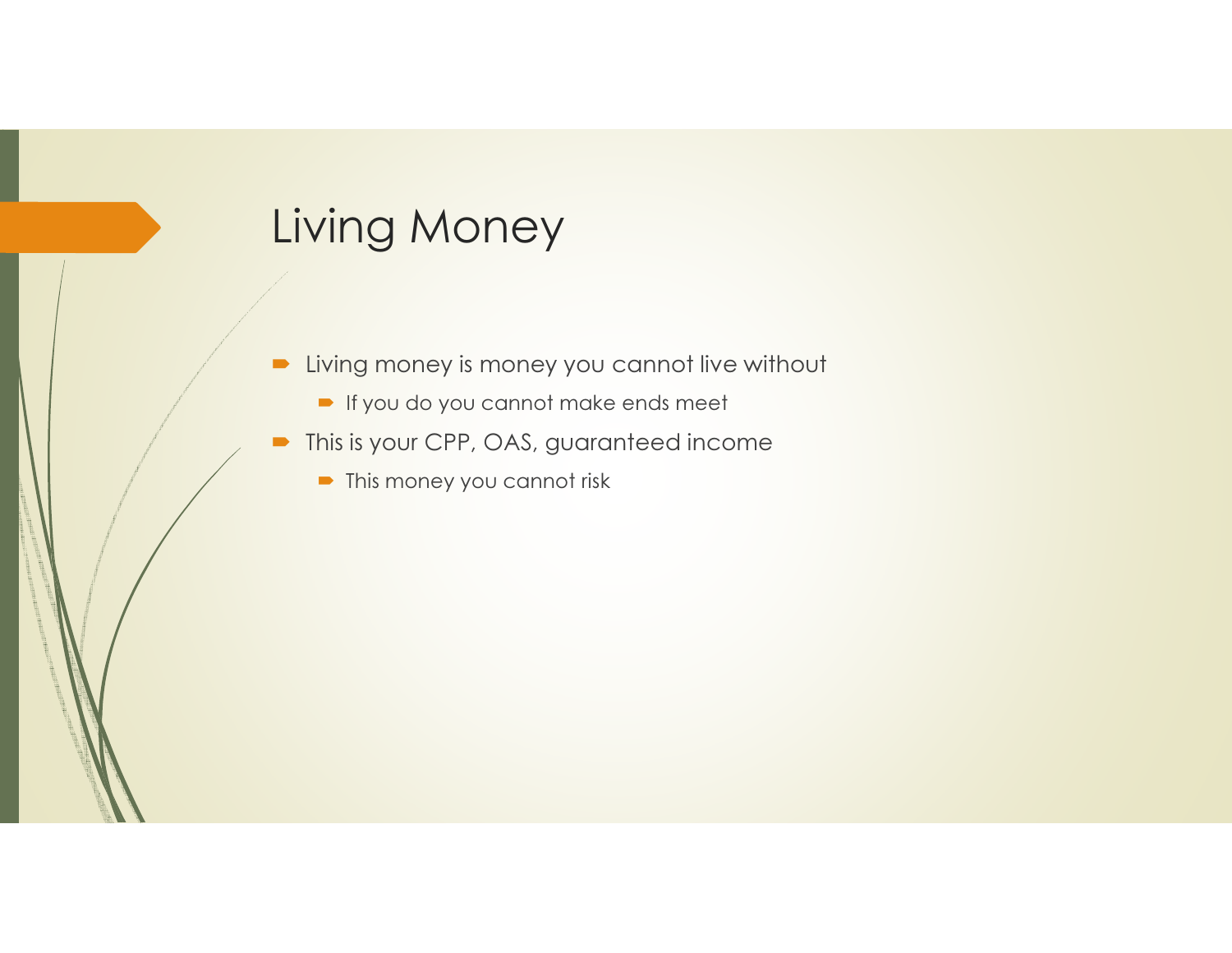# Special Events Money

- п Special events spending is good if you have it, but if you don't you can make do
	- You don't need it every day
- $\blacksquare$  If you can travel once in a while is good
- $\blacksquare$ If you can buy your grandkids toys is great
- $\blacksquare$ But you can survive without it
- $\quad \blacktriangleright \ \text{Special events and lifestyle adjustment is money or investment you can risk}$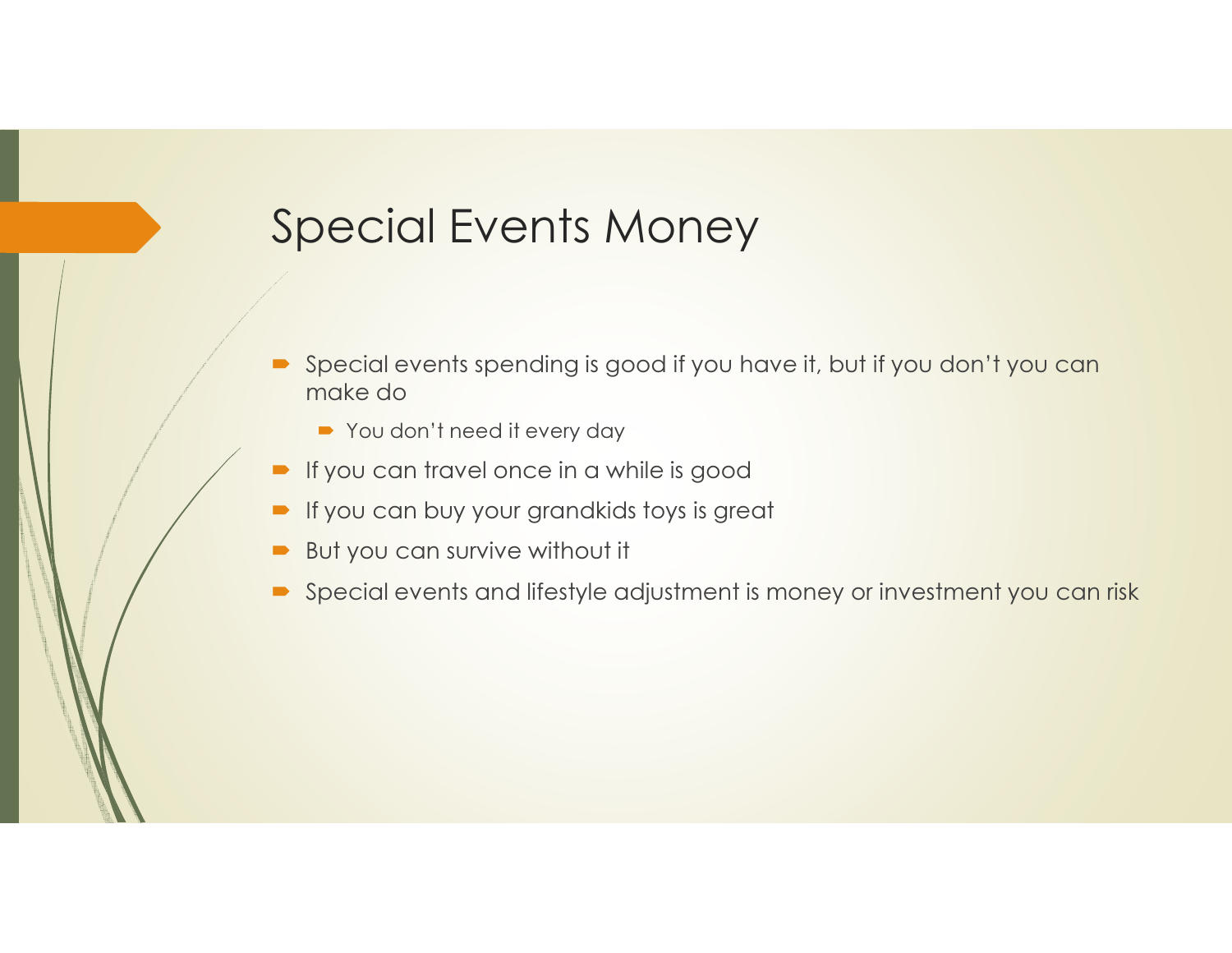- $\blacksquare$ Risk is a keyword here
- **■** What are the risks
- 1. Market risk
- 2. Longevity risk
- 3. Inflation risk
- 4. Liquidity risk

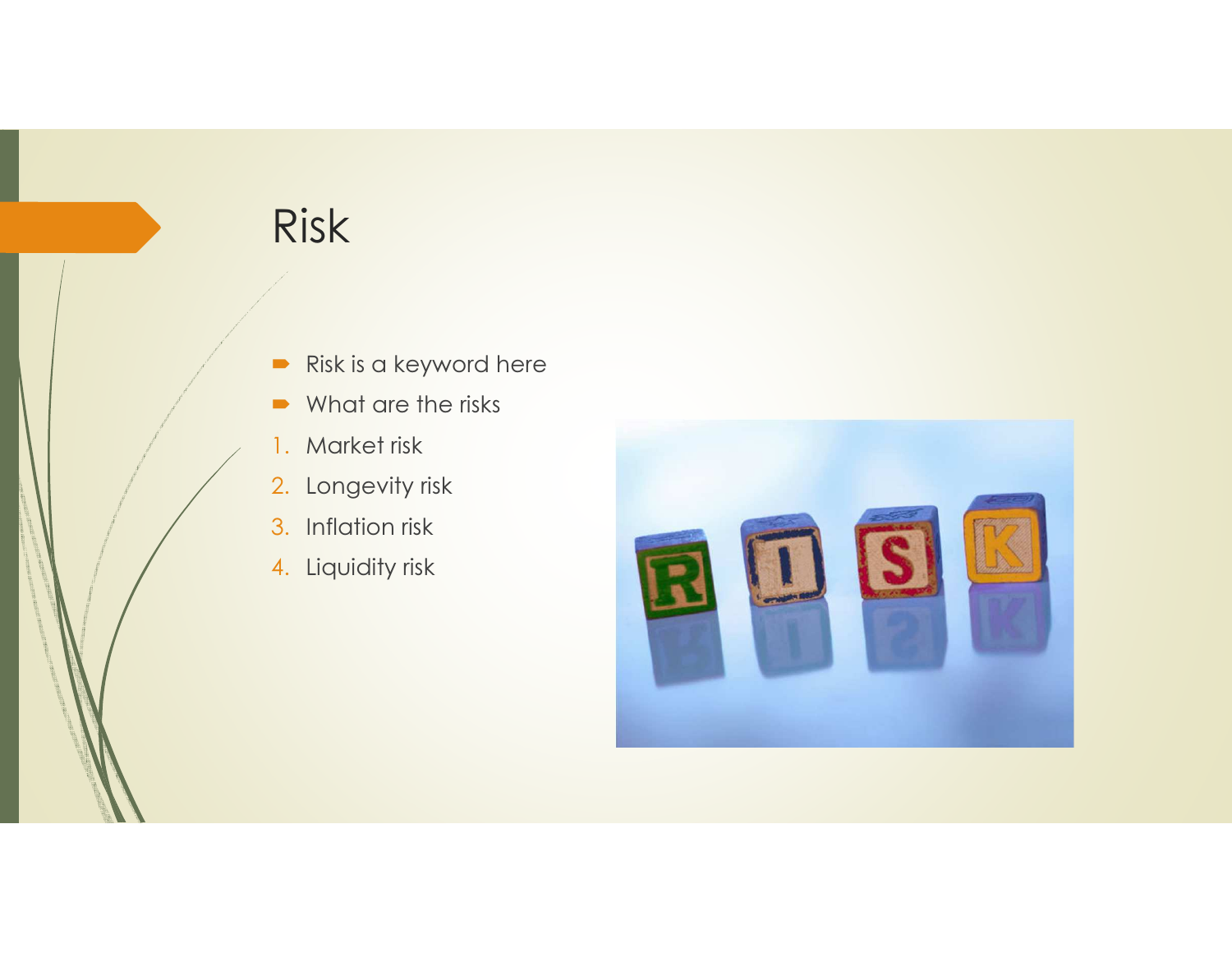- $\blacksquare$  If you risk your living money portion and lose like 2008
	- $\blacktriangleright$  You would rely on the government completely for the rest of your life
- $\blacksquare$ What about a condo that you cannot sell to cover loses?
	- Liquidity is essential too

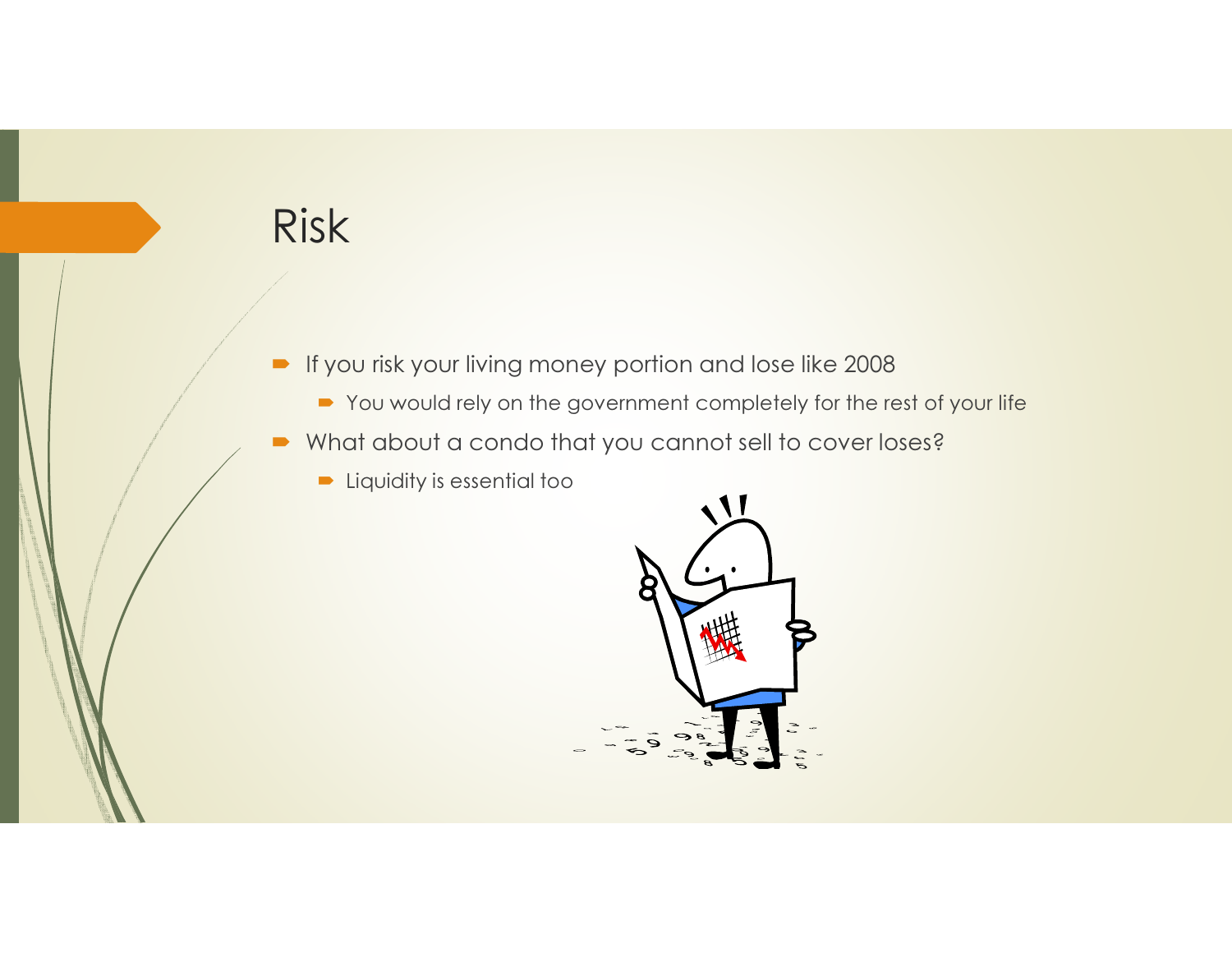- $\blacktriangleright$  If you only plan to live to 85 and ended up living to 106
- $\quad \blacktriangleright$  You again would rely on the kindness of strangers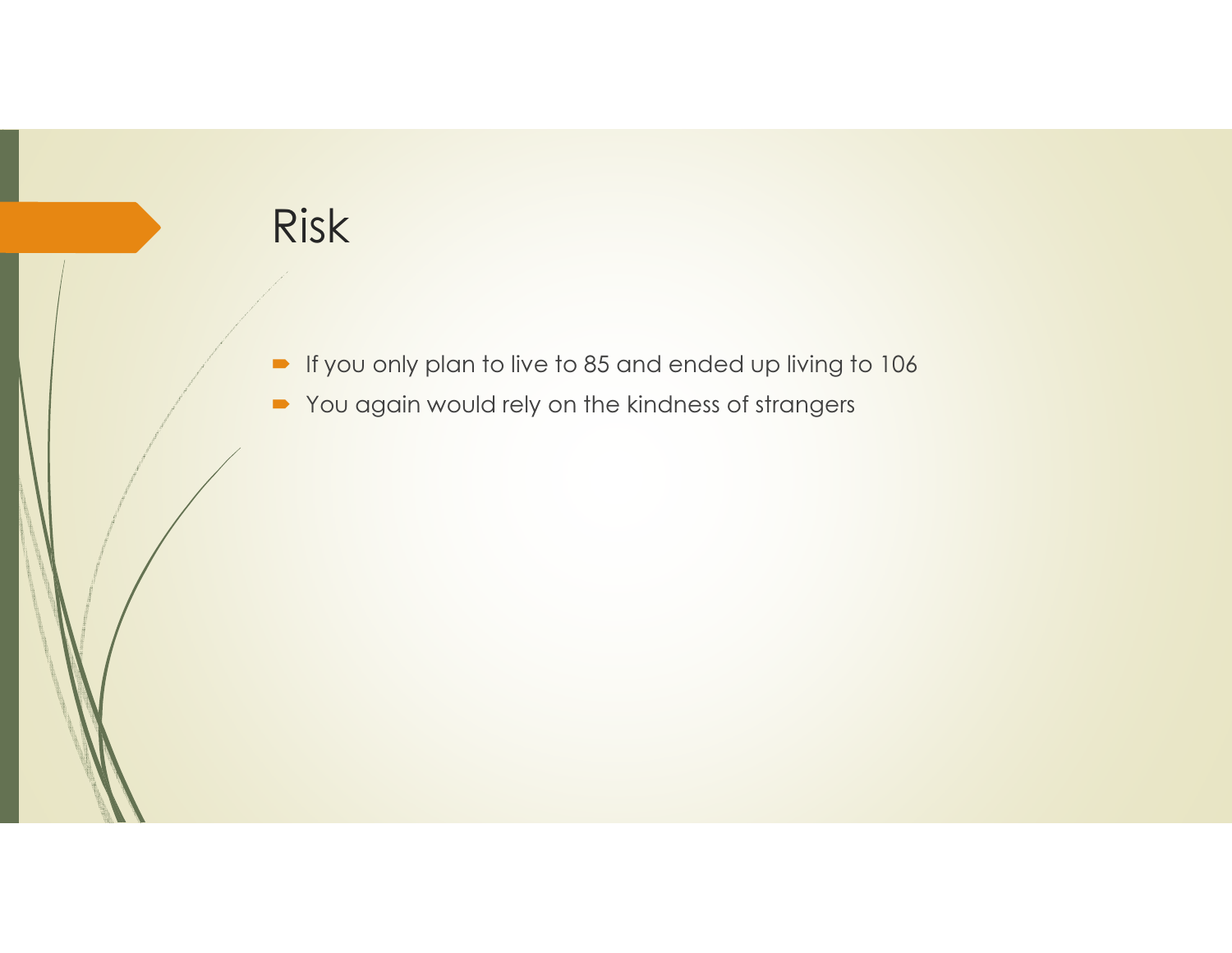- $\blacktriangleright$  If you think \$3,000 a month should be enough forever, you are mistaken
- $\blacksquare$ With inflation at 4.3%, your purchasing power is cut in half in 15 years
	- $\blacktriangleright$  This means if you are 65 now and you live to 95
- $\bullet$  \$3,000 at age 65 would mean your purchasing power will reduce to\$1,500 at 80 and it would further reduce to \$750 at 85 at 80 and it would further reduce to \$750 at 95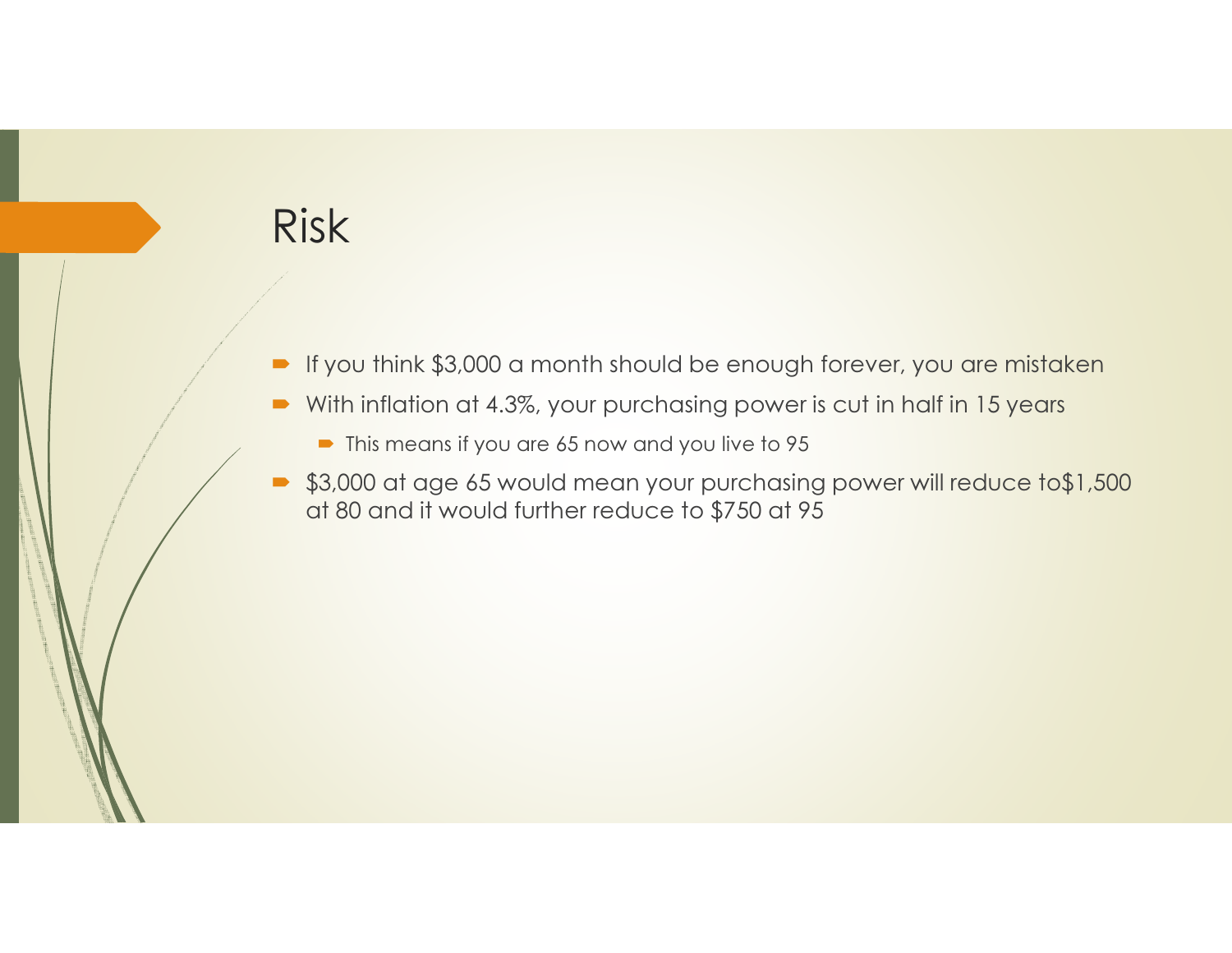

- If you don't give yourself a raise every few years, how are you going to<br>make it for a 30 year refirement make it for a 30 year retirement
- 

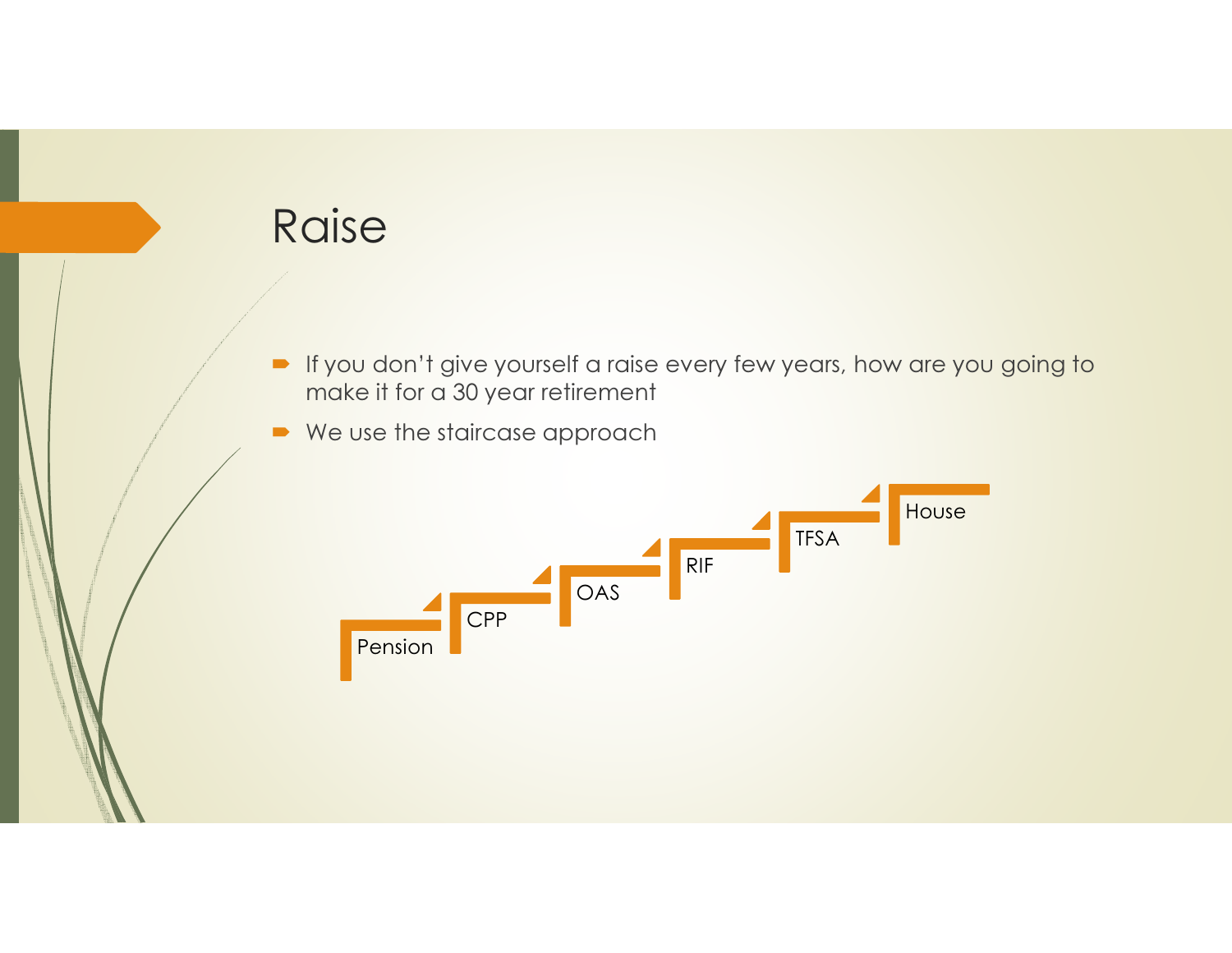# **Raise**

- $\blacksquare$ At age 55 a person retire using his pension or cash for the few years before 60
	- $\rightarrow$  \$3,000 a month
- $\rightarrow$ At 60 use CPP addition as part of increase in income
	- $\bullet$  \$3,000 + \$700
- $\blacksquare$ At 65 add OAS into income stream
	- $\Rightarrow$  \$3,000 + \$700 + \$540
- $\blacksquare$  At 71 add RIF income
	- $\Rightarrow$  \$3,000 + \$700 + \$540 + \$1,000
- At 76 add TFSA as income
	- $\bullet$  \$3,000 + \$700 + \$540 + \$1,000 + \$300
- At 85 house proceeds for long term care
	- $\bullet$  \$3,000 + \$700 + \$540 + \$1,000 + \$300 + \$2,000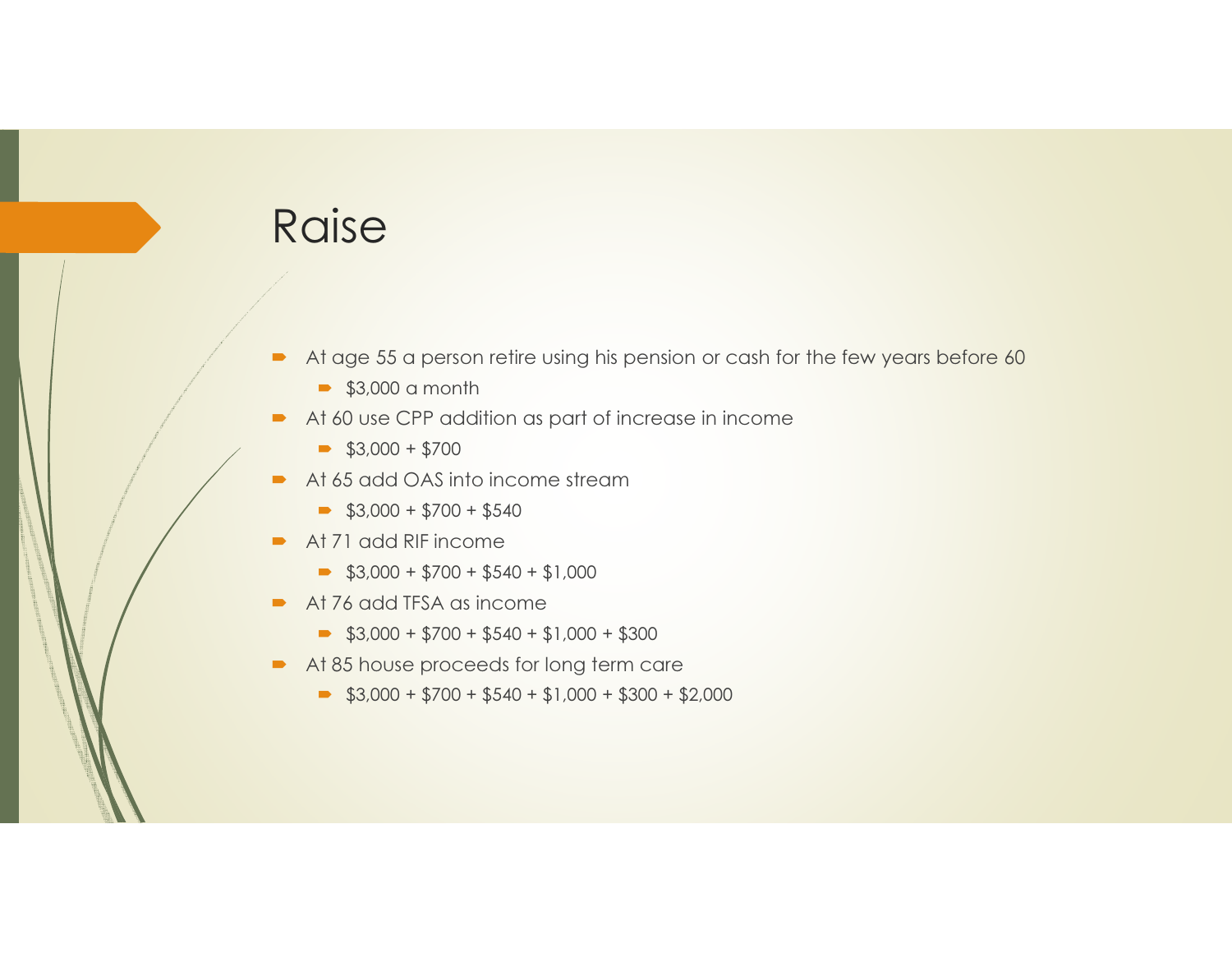# **Raise**

- $\blacksquare$  How many increments is ideal?
- $\blacksquare$  It depends on your way of life
- $\blacktriangleright$  If you work until 70 before retirement, you will have less steps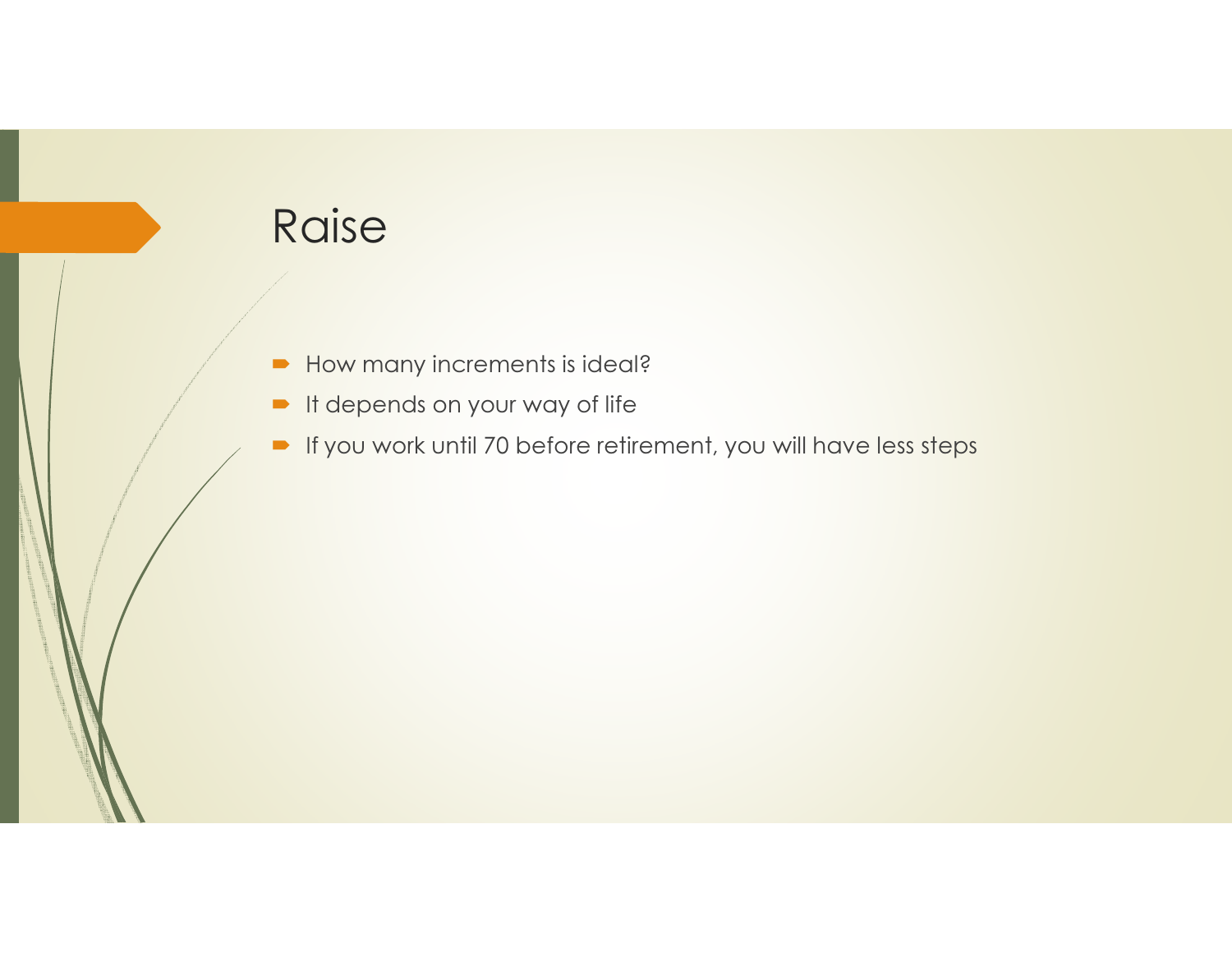# **Raise**

- $\hbox{\small \bf -}$  The incremental income approach indicate something basic
- $\blacksquare$  Retirement income consists of
	- CPP + OAS + Pension or RIF
	- $\blacktriangleright$  Additional planning can add TFSA and house proceeds to income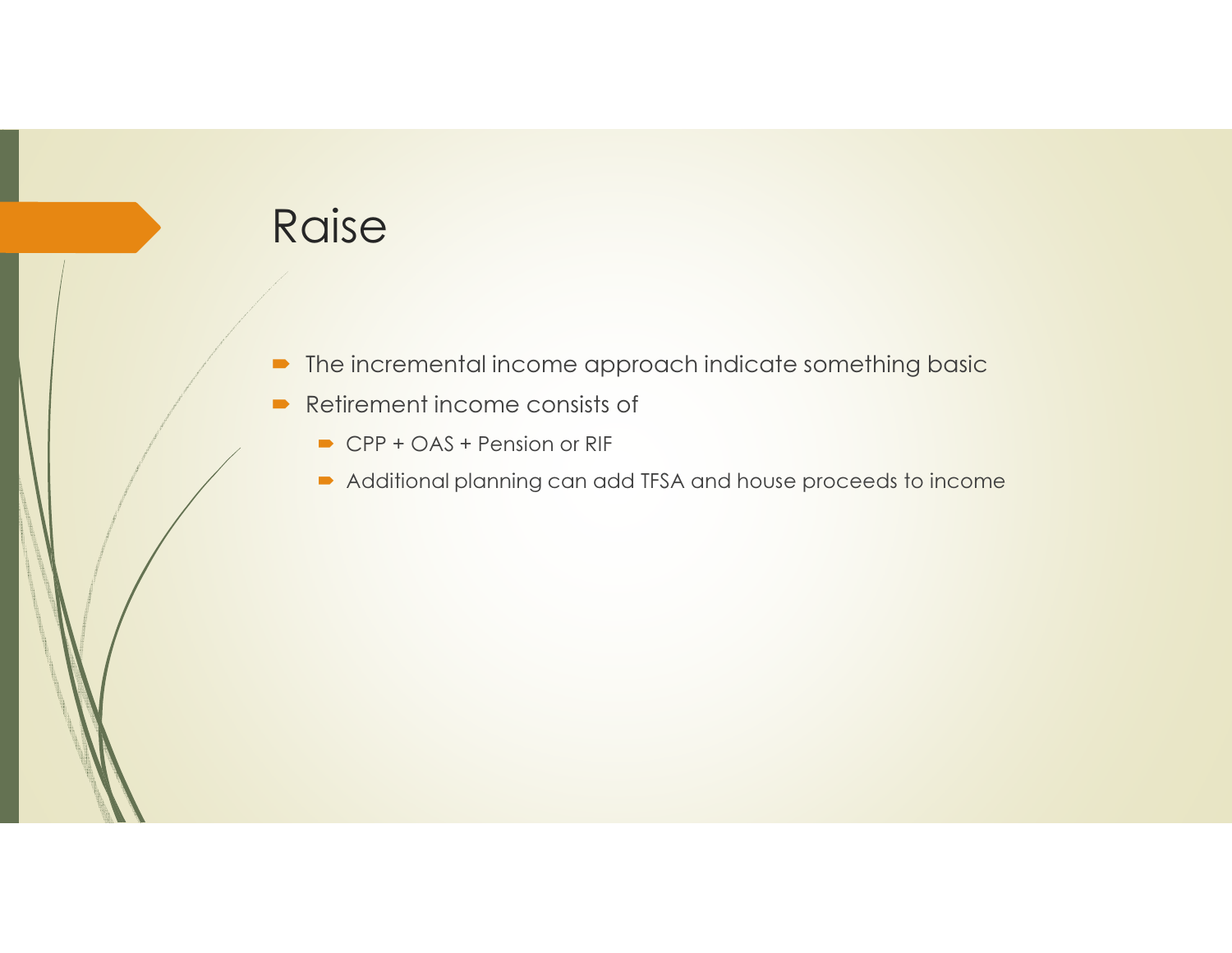

- $\quad \blacksquare$  The most basic premise is in the final stage of retirement
- The addition of CPP, OAS, and Pension is sufficient for either  $35\%$ ,  $50\%$  or  $70\%$  of vour pro refirement income 70% of your pre-retirement income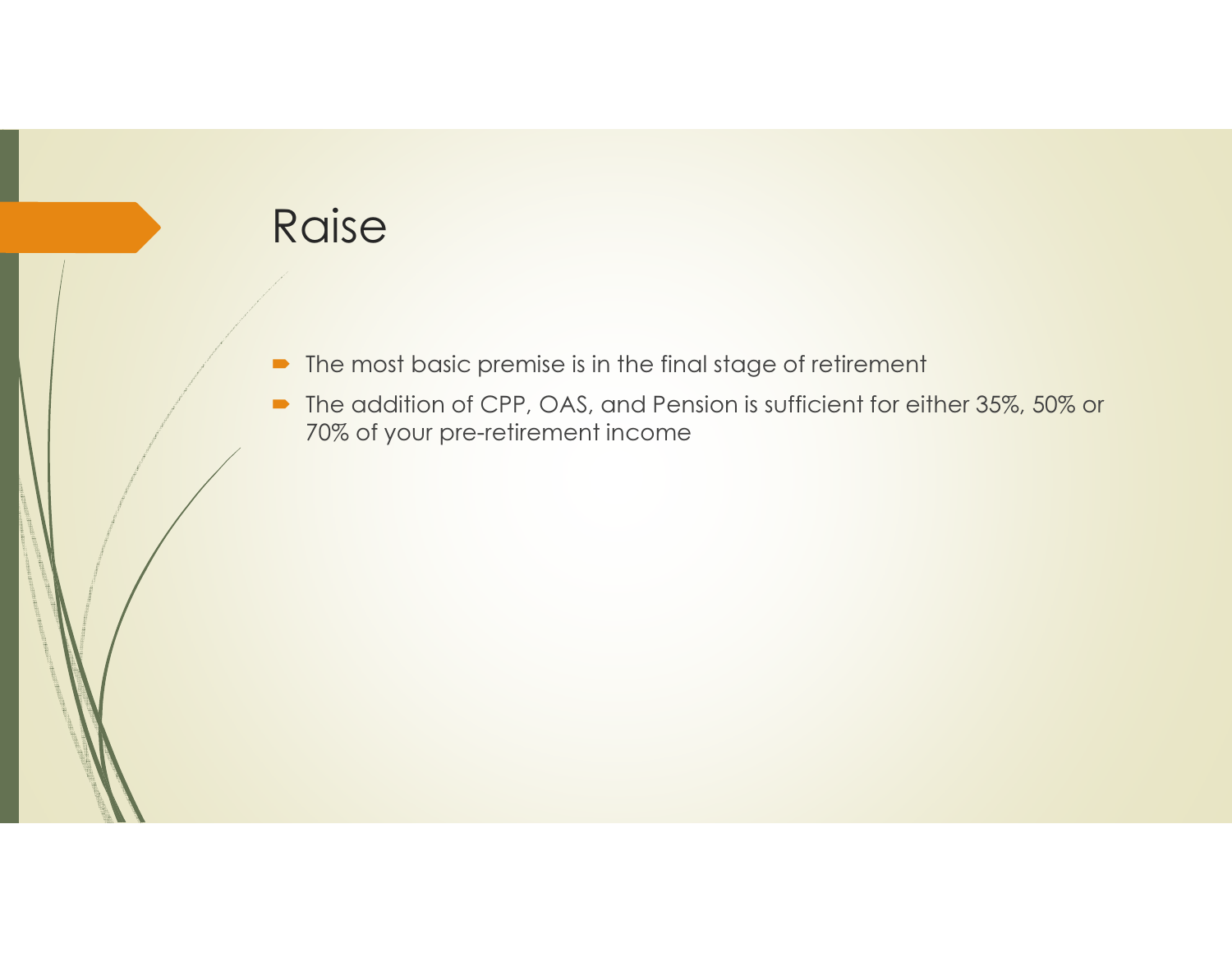# The Barbell of Retirement

- $\blacksquare$  At 60-75 = Golden age
	- Highest spending years
- $\blacksquare$  At 75-85 = Sedentary years
	- **Least amount of spending**
	- $\textcolor{blue}\bullet$  Not travelling much, not a huge need on healthcare yet
- 85+ = Ending years
	- Spending on healthcare

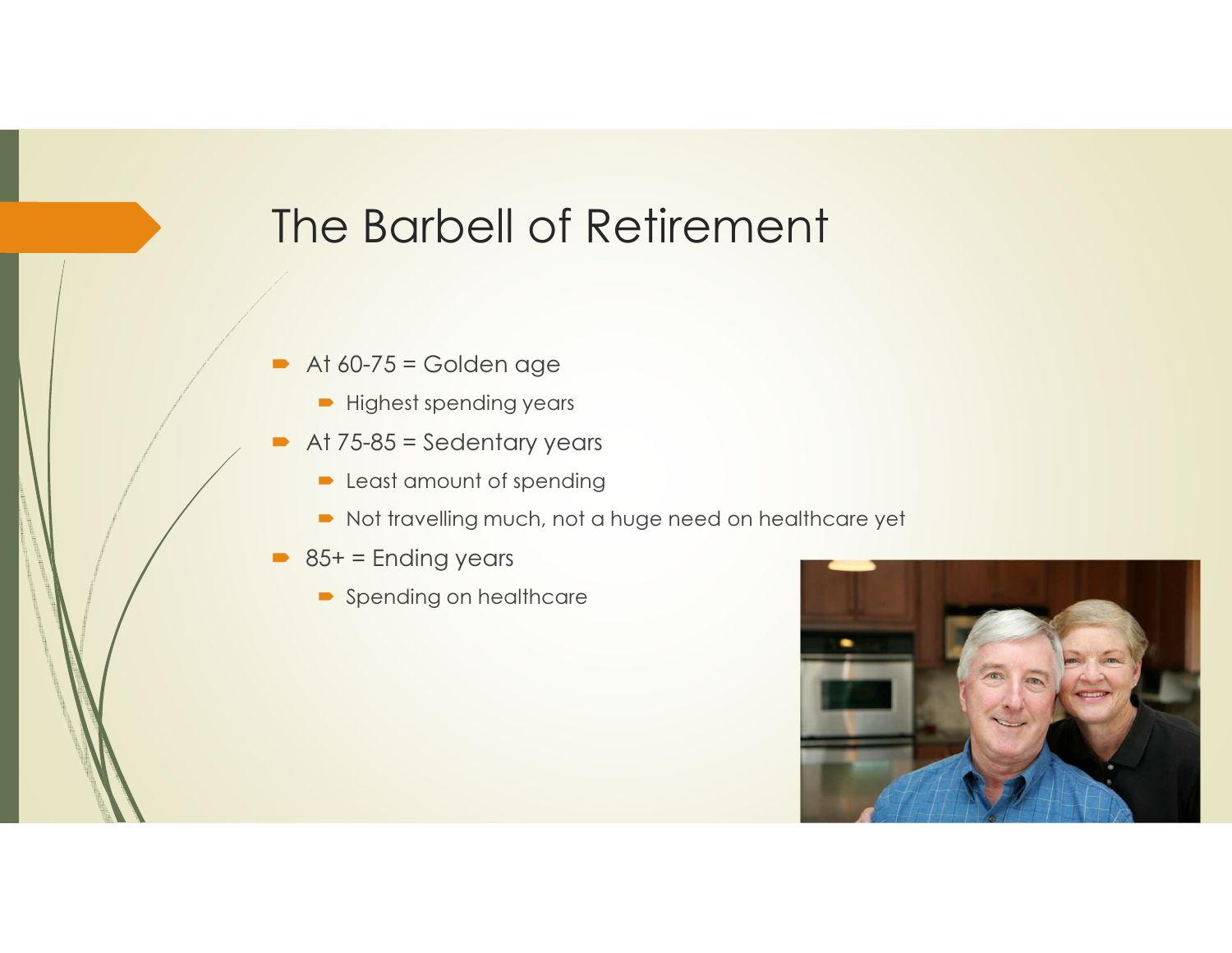- $\blacksquare$ Plan the spending of lifestyle adjustment
- $\blacksquare$ Plan the spending on special events
- $\blacksquare$ They are most likely to occur

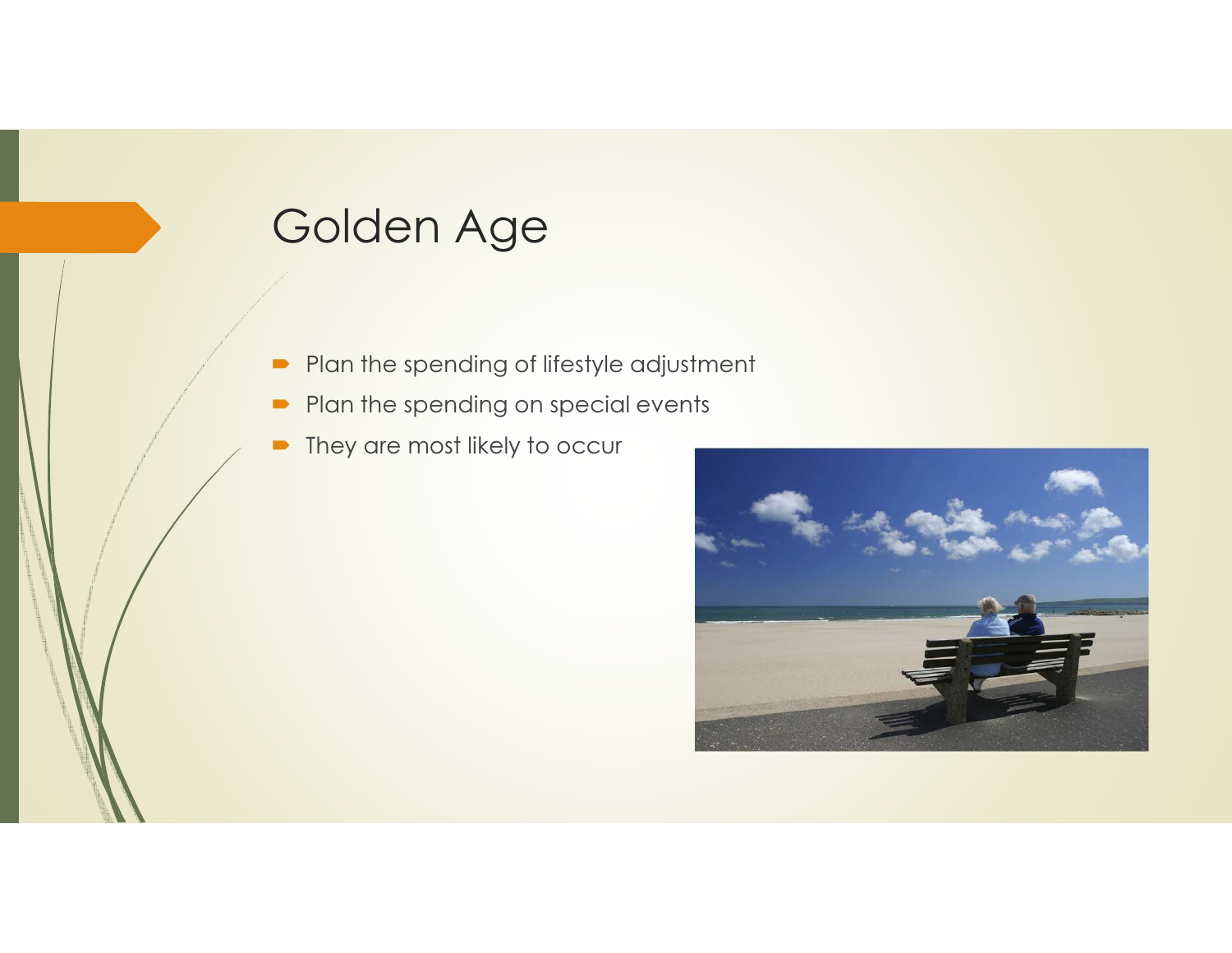- What can we do to safeguard our living money? Money we must have
- If you need as a couple \$5,000 a month to live what do you do?
- You start by adding CPP, OAS and Pension

| <b>Husband</b>         | <b>Wife</b>          |
|------------------------|----------------------|
| <b>CPP \$750</b>       | <b>CPP \$540</b>     |
| <b>OAS \$540</b>       | <b>OAS \$540</b>     |
| <b>Pension \$2,000</b> | RSP \$1,000          |
| Total income \$3,280   | Total income \$2,080 |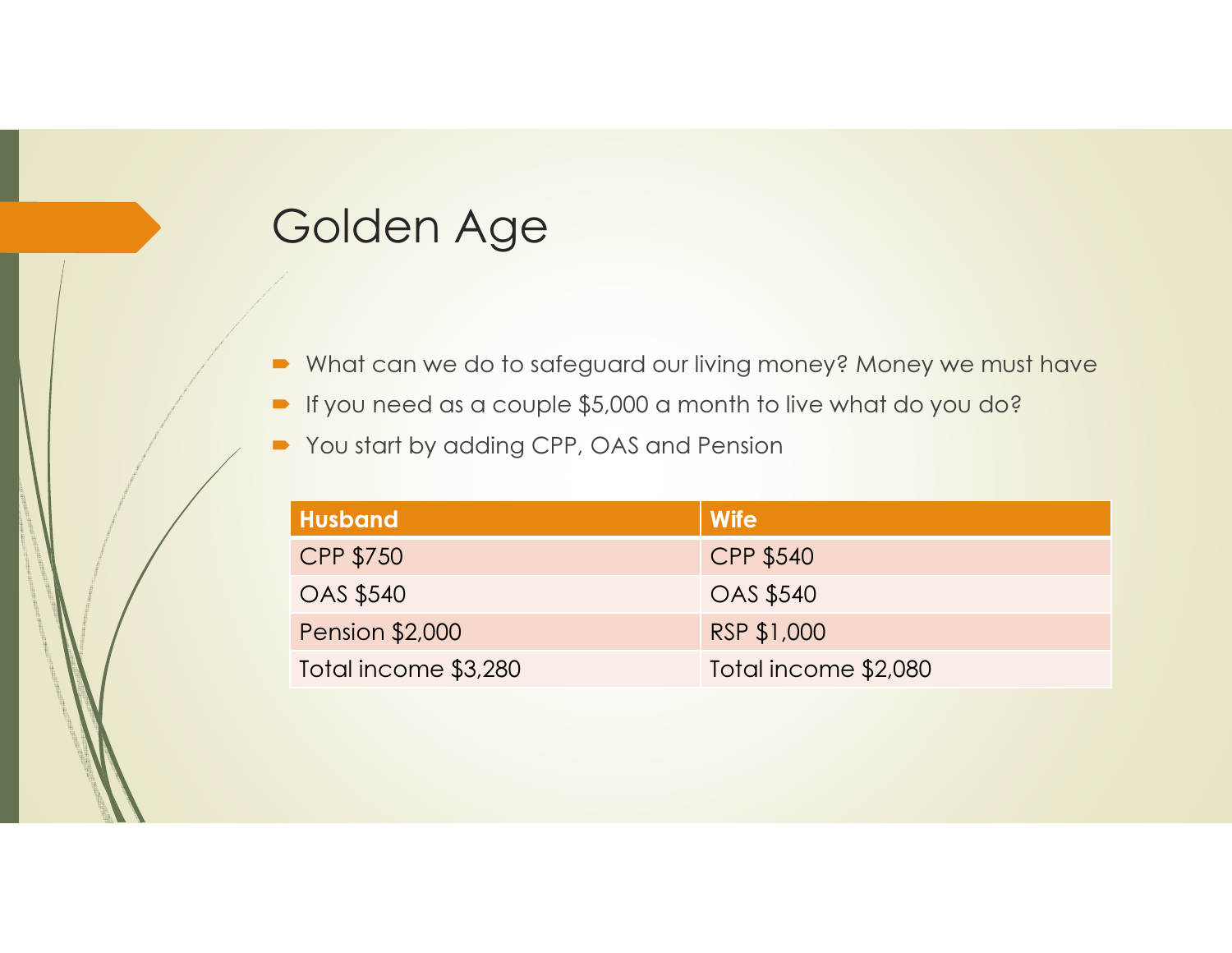- $\blacksquare$ \$5,360 a month in total income
- $\blacksquare$ What is guaranteed?
	- $\bullet$  \$4,360
	- RRSP money is not guaranteed. Can it be?
- $\blacksquare$ Yes, a person can get a Guaranteed Minimum Withdrawal Benefit (GMWB) or life annuity for that \$1,000 of RIF income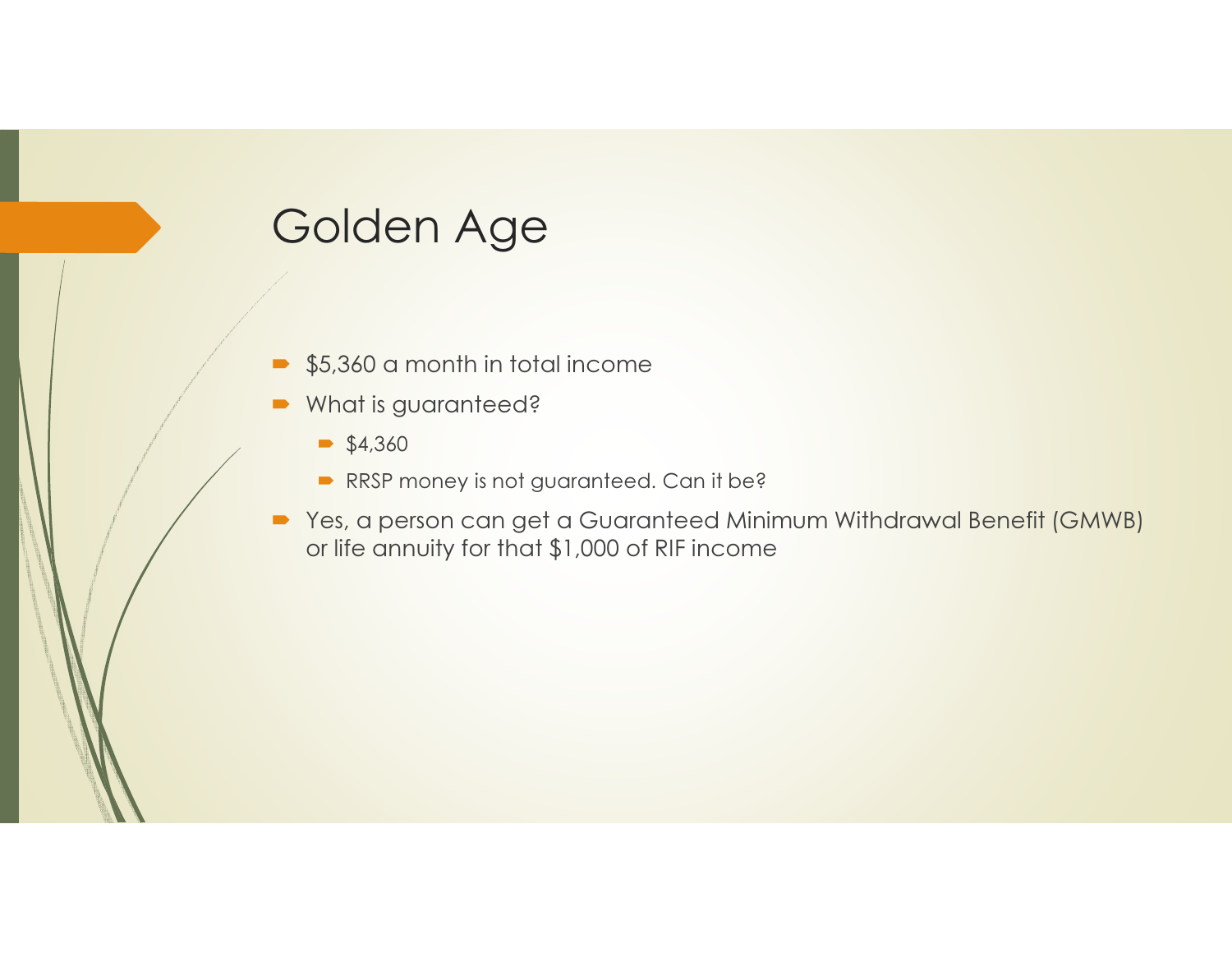- $\blacksquare$  The key to watch out for here is
- 1. The \$5,360 a month is it before or after tax?
- 2. Is the \$5,000 a month for living expense only or special events spending and lifestyle adjustment included?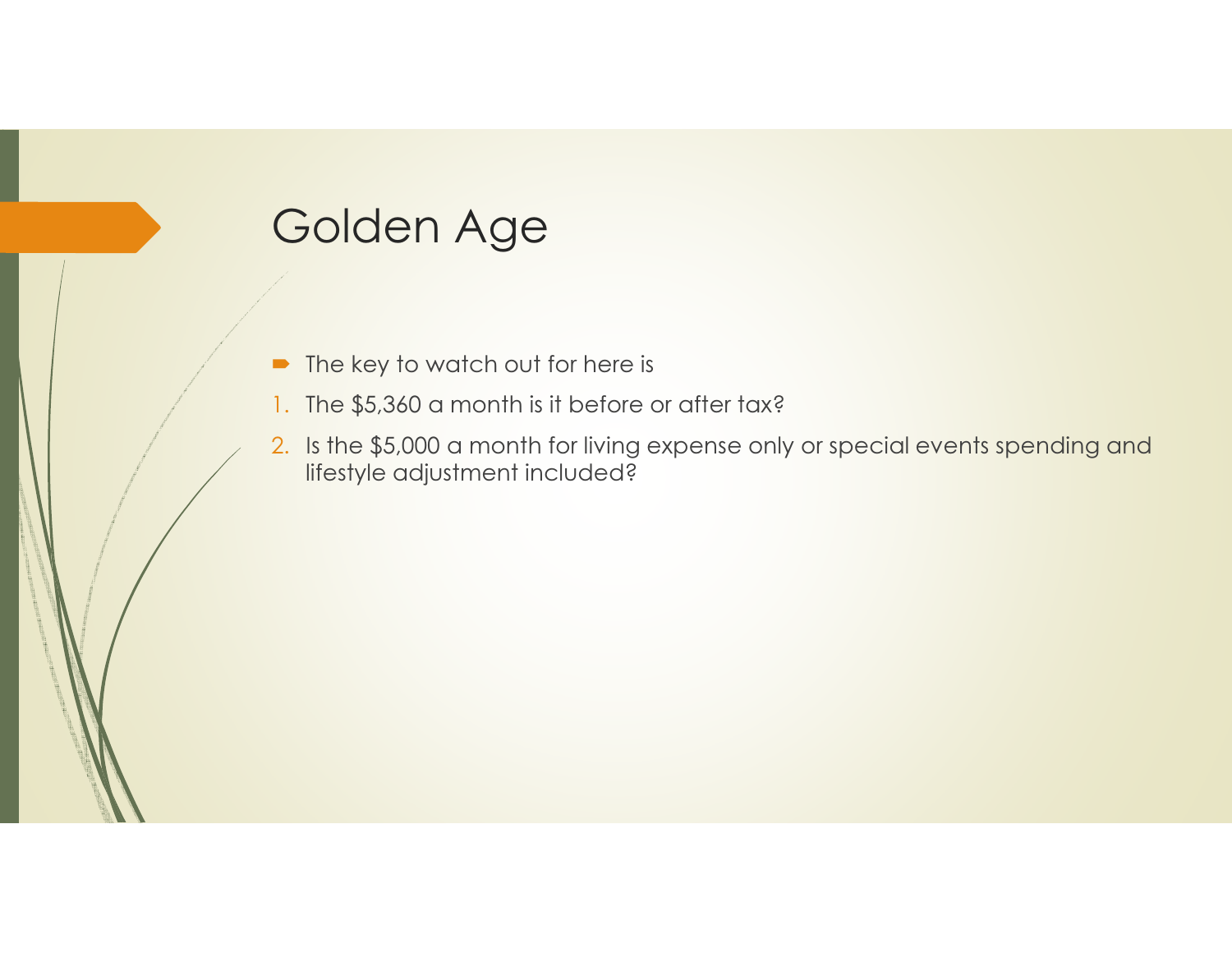- $\blacksquare$ What does the couple have to make to get \$5,000 a month after tax?
- $\blacksquare$ What every couple need to do before they actually retire is to answer a series of planning questions
- 1. What do I need?
	- $\Rightarrow$  35%, 50%, 70% or 100%+
- 2. Do I know my government benefits?
- 3. How much is my living money? Special events spending? Lifestyle adjustment
- 4. Have I taken care of the four risk factors
	- **D** Investment risk
	- **D** Longevity risk
	- **•** Inflation risk
	- **D** Liquidity risk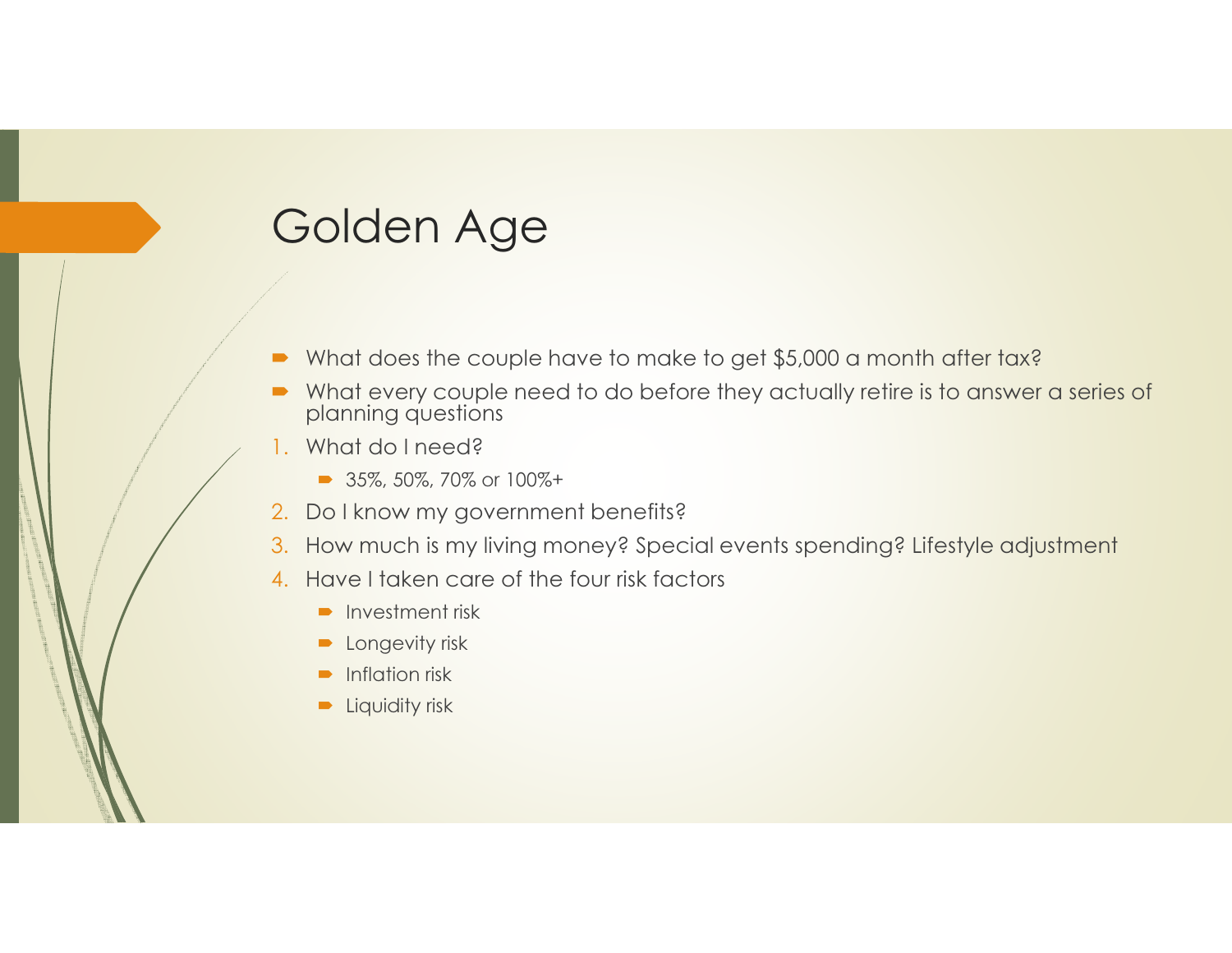#### **Questions**

- Am I giving myself a raise every few years?
- Do I have a long term care plan?
- $\textcolor{blue}\bullet$  Do I have an estate plan or arrangement concerning my kids?
- What am I doing to reduce taxes?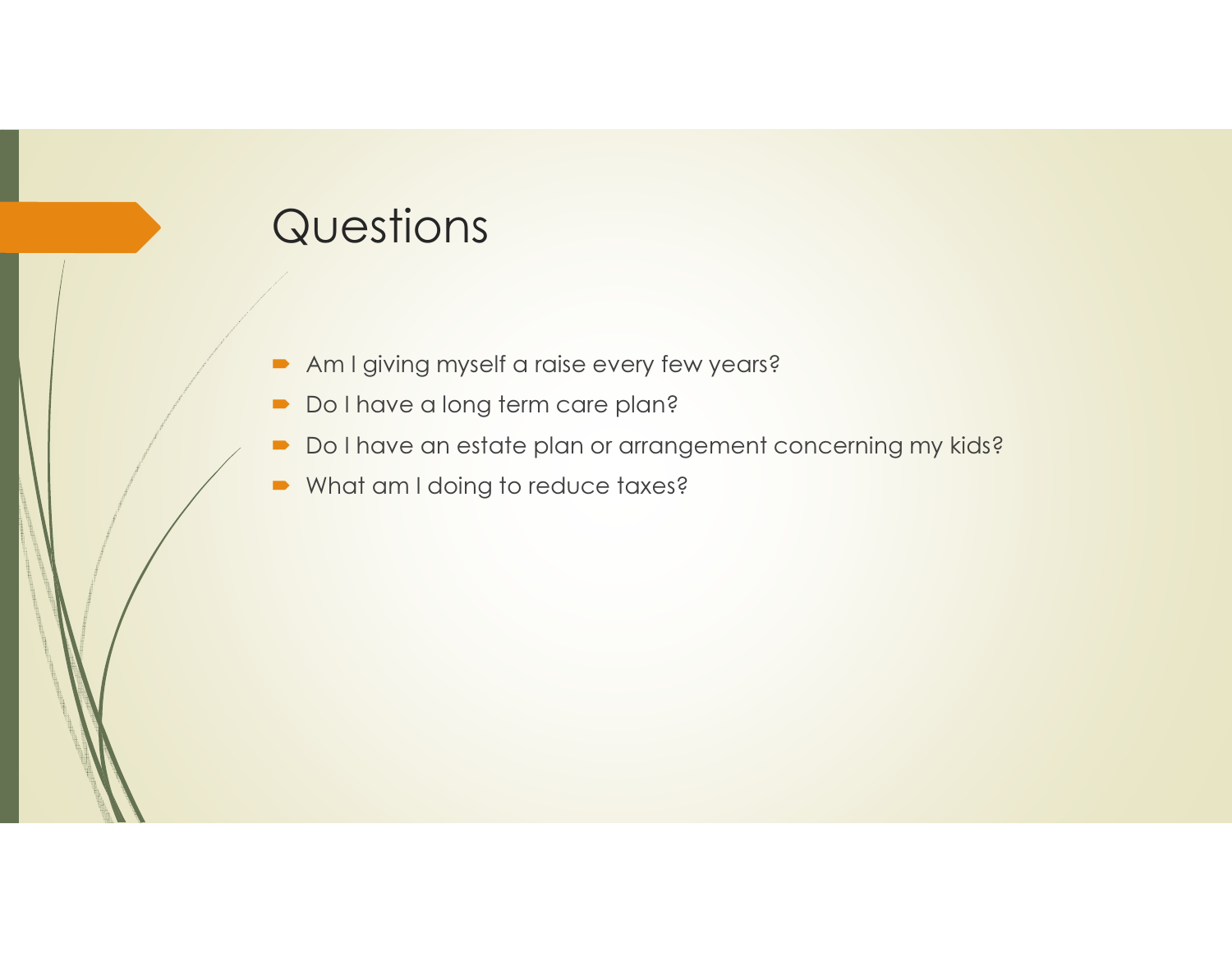### **Questions**

- If you have an answer to each of these questions, you are prepared
- Do you like your answers?